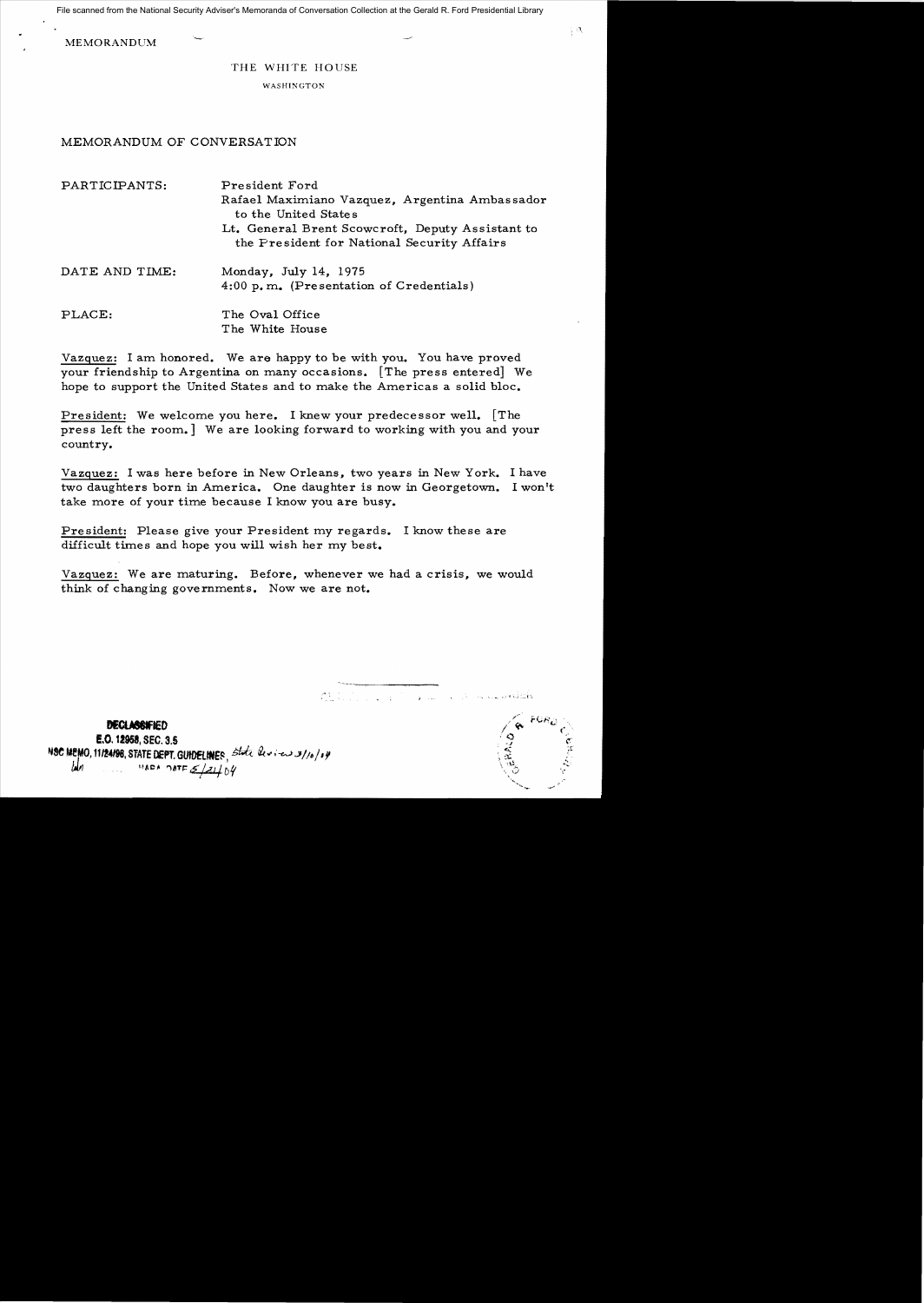# Rafael Maximiano VAZQUEZ (VAHS-kehs)

<sup>-</sup>

• j

### Appointed Ambassador of the Republic of Argentina

Ambassador Vazquez, age 55, is a career officer in the Argentine Foreign Service. He has spent nine years at posts in the United States during his career, including Washington as Minister-Counselor (1969-1971) . Since January of 1974 he has served as Ambassador to the Federal Republic of Germany. Ambassador Vazquez is noted for his attractive personality and sense of humor. He is married and has five daughters. He speaks fluent English.

### Argentina and U.S .-Argentine Relations

Argentina is an extraordinary anomaly. Rich in land, resources and population, and free' from many of the social and racial problems that have afflicted other nations in this century, it has always appeared destined to join the ranks of countries like Canada and Australia, with which it has much in common. Yet, despite its natural advantages. Argentina has failed to reach its potential. At the root of its failure has been its inability to develop durable political institutions.

Argentina's latest experiment with democracy is in serious jeopardy. General Juan Peron was elected President in 1973 with 62 percent of the vote. On his death last July he was succeeded by his wife, then Vice President, who became the first woman President in this hemisphere's history. Her tenure as President is now precarious. The broadly based, ideologically heterogeneous Peronist movement which supported General Peron split asunder in the aftermath of his death, and power gravitated to Mrs. Peron's confidant and Social Welfare Minister, Jose Lopez Rega. For a variety of reasons Lopez Rega has aroused almost universal antipathy in Argentina. In addition, faulty economic policies created distortions and shortages which produced labor unrest and dried up new investment. Foreign reserves have fallen \$1 billion over the past year. Inflation is running at an annual rate of more than 100 percent, and the fiscal. deficit is enormous. Acts of terrorism and counter-terrorism continue at a high level and accentuate both political and economic problems.

#### LIMITED OFFICIAL USE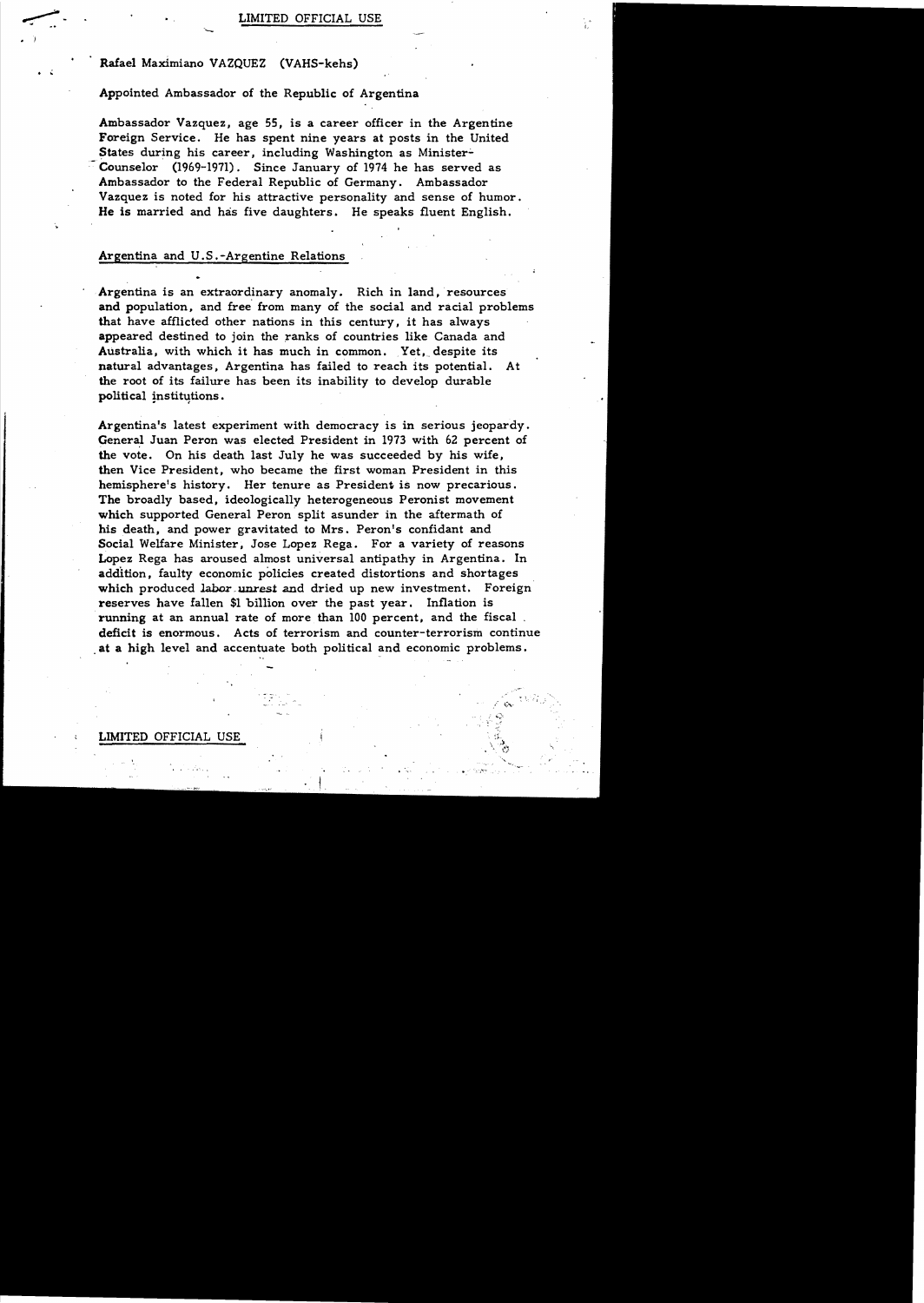#### LIMITED OFFICIAL **USE**

An effort by Mrs. Peron on June 28 to implement an austerity program by rolling back highly inflationary wage increases provoked a general strike against her government by the Peronist labor movement, coupled with demands for the removal of Lopez Rega. She was forced to back down to the demands of labor, restoring the wage increases and dismissing Lopez Rega from his formal positions. He may continue, however, to exercise influence over her.

• Though U.S. interests in Argentina have been decreasing, our overall bilateral relations with Mrs. Peron's government have been cooperative and friendly. Her government has taken a constructive attitude towards U.S. positions in inter-American and world affairs. While some small investment and trade problems exist, there are no major bilateral issues between Argentina and the U.S. at the present time. We have been able to respond positively to Argentine Foreign Minister Vignes' requests for support for Ambassador OrfiIa's candidacy for Secretary General of the Organization of American States (OAS); for moral support for. Argentine efforts to obtain large-scale financing from private U.S. banks; and for additional AID housing guarantee loans. Argentina, in turn, was helpful in arranging for the Cuba issue to be deferred for consideration at the upcoming conference in Costa Rica rather than at the OAS General Assembly in Washington.

### Points· You Might Raise

- I am pleased to welcome you to Washington, a city with which you are already familiar from your past diplomatic experience here. I hope you will find your stay here a both pleasant and productive one.
	- We look forward to maintaining frank and friendly relations with Argentina and to continuing the open dialogue within the Hemisphere as we face mutual problems and opportunities in a spirit of cooperation and respect.

Please convey my best wishes to your President and to the Argentine people.

### LIMITED OFFICIAL USE

Z